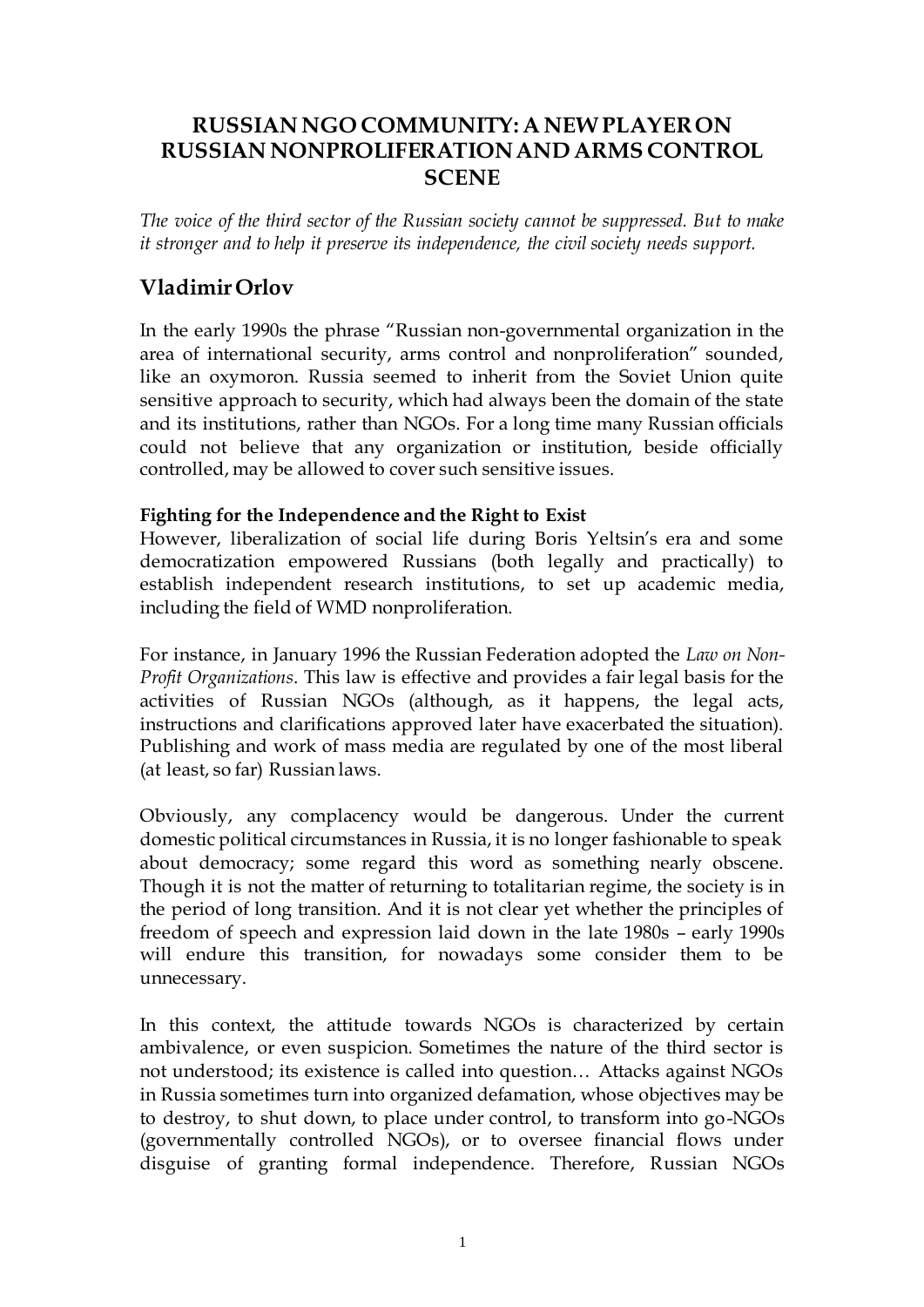attempting to promote public awareness of nuclear safety and security issues and environmental problems, to perform independent analysis of the Kremlin's activities (domestic and foreign policy, defense and security matters) find themselves in quite difficult situation.

According to a saying, "not all criticism is a thought, but any thought is criticism". Evidently, if NGOs refrain from critical analysis, their intellectual activities will hardly make any sense. What is needed in Russia now is not further big numbers of NGOs founded (several hundreds of thousands of NGOs have already been incorporated), but *critical* and *analytical* NGOs.

I often have to answer the questions of my Western colleagues: how do you manage to preserve and develop a nonproliferation NGO in Russia at present? To be honest, it is a difficult task. We manage it, thanks to the enthusiasm of the people, who have to work hard, regardless of the external situation and possible pressure, even if they cannot bear such pressure.

Hence, it would be a mistake to resort to the other extreme and to argue that NGOs in Russia cannot survive at all. This would be simply not true. NGOs do act in different spheres, including nonproliferation and arms control, do implement research projects or do work as activist movements, they do convene conferences, disseminate freely their publications, have access to major mass media, educate the young generation and influence the opinions of the executive and legislative branch.

Moreover, it may seem paradoxical, but more and more government officials, Duma's deputies and parliamentary staff open their minds for new ideas and independent assessments conducted by NGOs. There is no secret that the authorities are overfed with information and analysis, which are produced within and are not always unbiased. Large academic institutions – once powerful think-tanks of the Soviet science – are losing their positions.

Probably, in the recent decade we have succeeded in convincing many government officials of our usefulness, thanks to our persistency and quality of analysis, we have managed to make them respect us and sympathize with us, sometimes contrary to the sentiments of their superiors.

Thus, one may assume that despite numerous obstacles and challenges, such NGOs in Russia exist, develop and have impressive prospects for the future.

My organization – the PIR Center – was founded in 1994, like many, by a small group of enthusiasts with different professional and life experience, age, political believes, but having common views on the development strategy of the organization with special emphasis on the adjective "non-governmental". Some of my colleagues had already worked for the state and sought freedom of expression. Others, who were younger, were inspired with the opportunity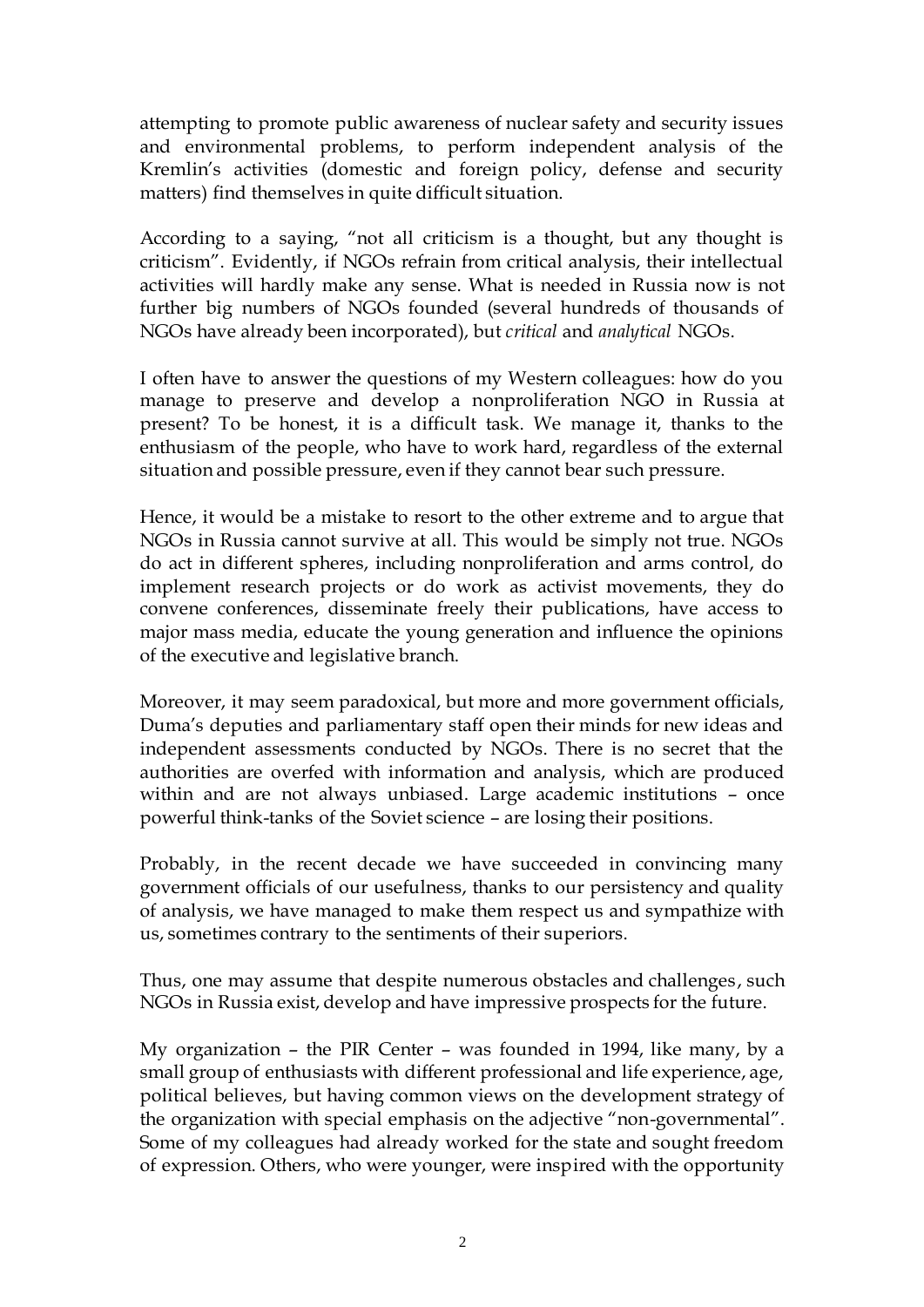to build something new beyond traditional patterns. In the next few weeks we will celebrate the seventh anniversary of *Yaderny Kontrol Journal* – the first major project of the PIR Center. When we started we had a few hundreds of readers; nowadays we have thousands. We began with a single project; today we have seven different periodicals and two dozens of research projects. The number of personnel has increased ten times. Is there any external force that can stop this progress?

#### **Nonproliferation Watchdogs**

What are the major present-day tasks for the Russian NGOs working in the area of security, nonproliferation, and arms control?

*Firstly*, NGOs should and are able to participate in formulating Russia's nonproliferation policy. We should not wait for the authorities to work with us, to restrain our activities and cut the opportunities for independent research. We should take up the initiative, to work with the authorities, to convey our position and our concerns – through conferences and seminars, through dissemination of our publications, through direct inter-personal communication.

*Secondly*, NGOs should contribute to shaping public opinion and hence, to prevent the ideas and attempts of WMD proliferation in Russia. It is quite difficult to work with the Russian public opinion, but this should not become a reason for abandoning education and training for wide audience – through educational projects, press, the Internet.

*Thirdly*, NGOs should continue to provide independent expertise in the area of nonproliferation and arms control (especially, with respect to nuclear weapons), to draw public attention to urgent nuclear safety and security matters, to the shortcomings of MPC&A, to the brain drain and illicit trafficking in nuclear material, to the violations of export control regimes. Investigations and research are impaired and though we enjoy legallybinding right to gain access to information, the authorities hand them in reluctantly. But we should be persistent.

*Fourthly*, NGOs should not forget that any debate about "strategic stability", "balance of interests", etc. cannot overshadow Russia's (and P-5) unequivocal commitment to move towards general and complete nuclear disarmament. When we say "security" we mean "disarmament". This is why our key mission is to facilitate US-Russian dialogue in the area of strategic and tactical nuclear arms control, so that nuclear arsenals of the parties keep diminishing and other nations may join this process.

### **Ten Conditions of NGO Survival and Progress**

Although the third sector in Russia survives and hopes for the better, no one can guarantee sustainability of this development. Presumably, there are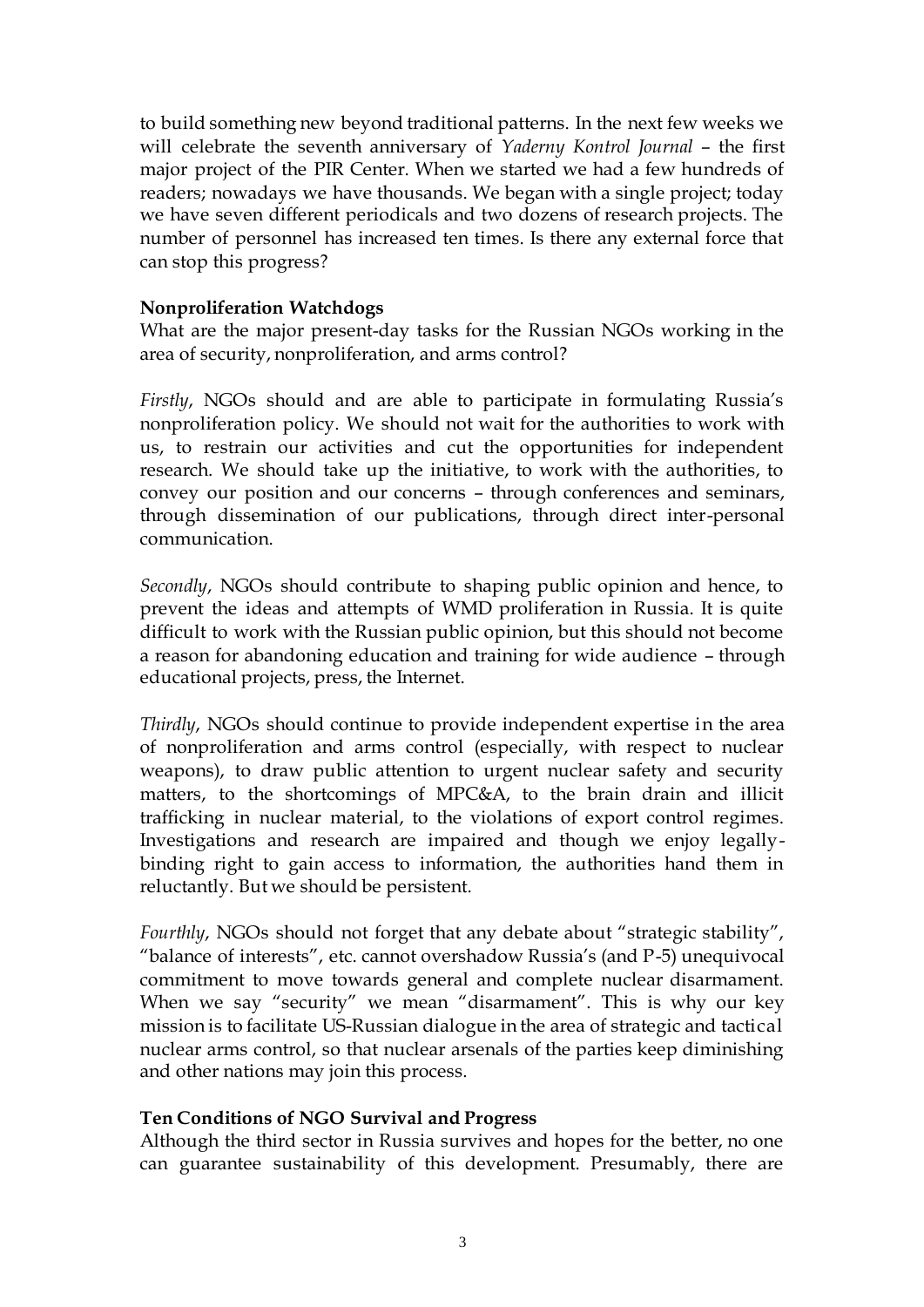certain conditions, without which the chances for success of NGOs in such spheres, as international security (including arms control and nonproliferation), would be slim. What are these conditions?

(1) Above all, an organization should be incorporated and conduct its activities on the territory of Russia. This is a crucial factor for success and it facilitates the accomplishment of many aforementioned tasks. This factor will probably preserve its significance in the future.

(2) Such organization should be completely independent of the Government, lobbyist groups associated with the Government, and of political parties. This independence should be both legal and financial. Now that the authorities (and large political players, as well as big businesses) feel the temptation to control everything that is controllable, it would be a mistake to seek favors from the authorities (in the form of founders or *funders*), since such attempts are fraught with political engagement. And it would be difficult for the organization to ensure unbiased analysis. NGOs should avoid two extremes – groundless criticism and appeasement. They should strive to achieve independence, high-quality analysis and critical approach to the developments.

Meanwhile, influence of NGOs on decision-making depends on their ability to maintain fruitful contacts with the branches of power and affect their policy.

(3) Such organization should evidently be non-profit. It is known that the Russian legislation does not prevent the NGOs from commercial activities, unless they run counter to objectives and tasks stated in their statutes or founding charters. Russian NGOs should strictly comply with the letter of the law.

(4) The organization should be financed from more than one source. It would be better to procure grants from several foundations than to seek one large grant from a single donor. Certainly, it is more complicated to administer several grants from different sources, but these difficulties may be justified – they will help to avoid dependence.

For mature Russian NGOs with sound financial record it is important to obtain two- or three-year grants, for they facilitate strategic planning and personnel management.

(5) In the long run, people with their intellectual abilities, enthusiasm and devotion to the organization are more decisive than other factors. There can be no universal remedy for this problem, but it seems efficient to bring together representatives of different generations. This makes an excellent combination of experience and practice with energy and fresh concepts. It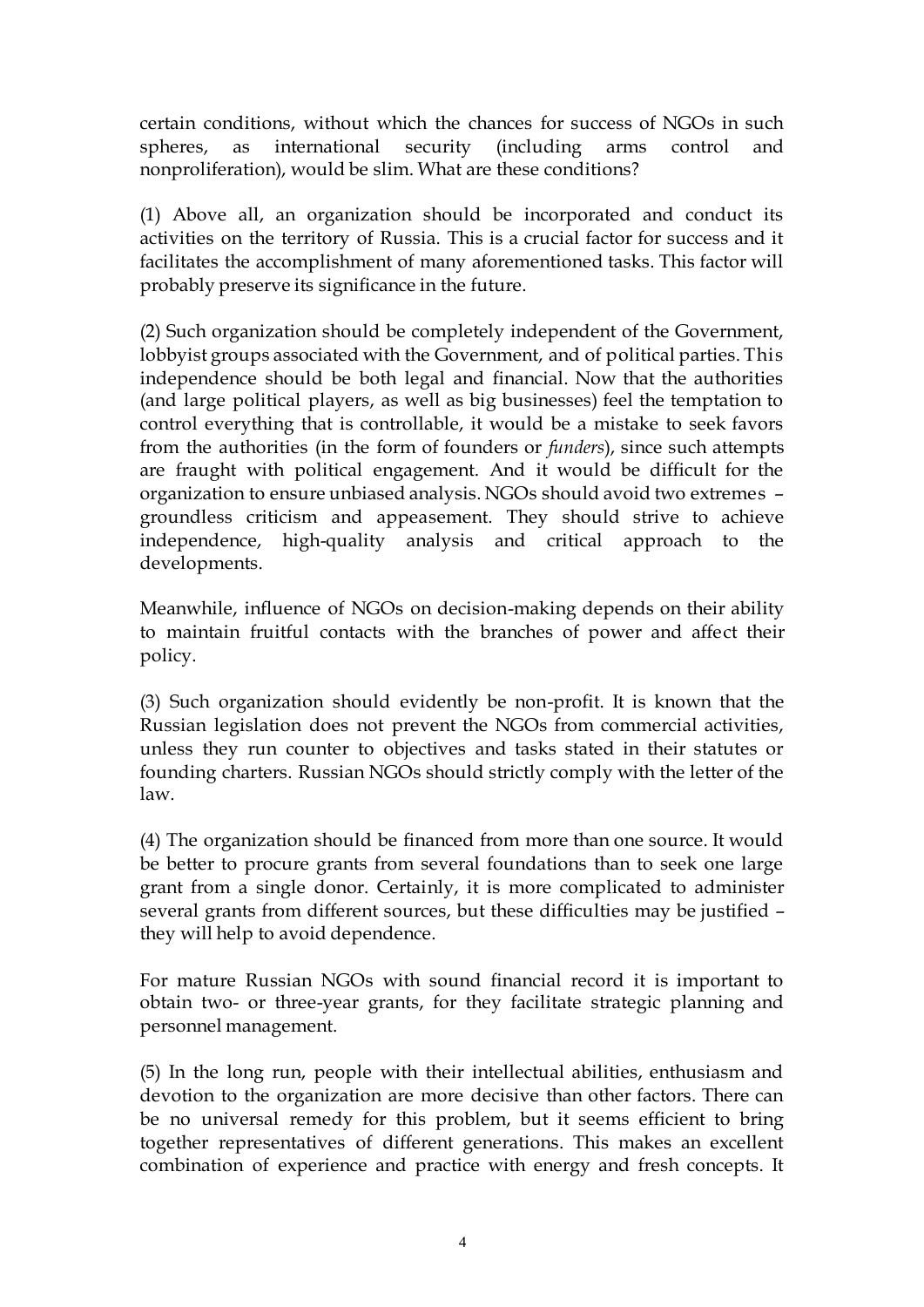would be useful to encourage inflow of young specialists and university graduates from the regions (including closed nuclear cities). There are many problems in this sphere, but some of them can be solved if the system of fellowships and internships in nonproliferation for young Russian specialists is approved, as I have already proposed this before.

(6) High-quality analysis requires a combination of social sciences and technical expertise within the NGO. Arms control, nonproliferation, or projects aimed at reducing threats of international terrorism are interdisciplinary subjects, and political scientists, military, or physicists by themselves cannot give a comprehensive and balanced picture. Not all NGOs can afford to recruit specialists in different areas. In this case, it is important to maintain close ties with the university community and to turn to it for consultations. We often underestimate academic capabilities of universities and other Russian higher educational institutions, although they may become true scientific partners for the NGOs in Moscow and in the regions, without affecting their independence, contributing with rich expertise and paving the way for the educational programs of the NGOs in these universities.

It is noteworthy that a Moscow-based technical university (MEPhI), in cooperation with the PIR Center, has become a pioneer. Its efforts resulted in a new educational program in Russia – "Security and Nonproliferation of Nuclear Materials", which has become an operational model for a number of universities, including regional institutions.

However, NGOs in Russia may hardly afford such luxury, as pure science. They need a certain activist and outreach component in their work.

(7) This is why research activities should be combined with wide outreach – in the form of publishing (journals, newsletters); work with mass media (the latter often prefer to do without expert assessments, but the situation slightly changes for the better); and finally, through the Web site and electronic newsletters.

A number of target audiences (such as government officials and legislators) still require traditional methods of coverage – conferences, seminars, or round tables. However, as far as most of other audiences are concerned, cheaper and more efficient options are available, thanks to technological progress, and should be widely used. I mean online conferences, video conferences, CD-ROMs, Internet libraries, etc.

(8) Anyway, an indispensable element of outreach is well-established feedback, which enables the organization to evaluate its efficiency.

(9) NGOs should strictly comply with the Russian legislation. I could tell a lot about the attempts of the Russian bureaucracy to diminish the effects of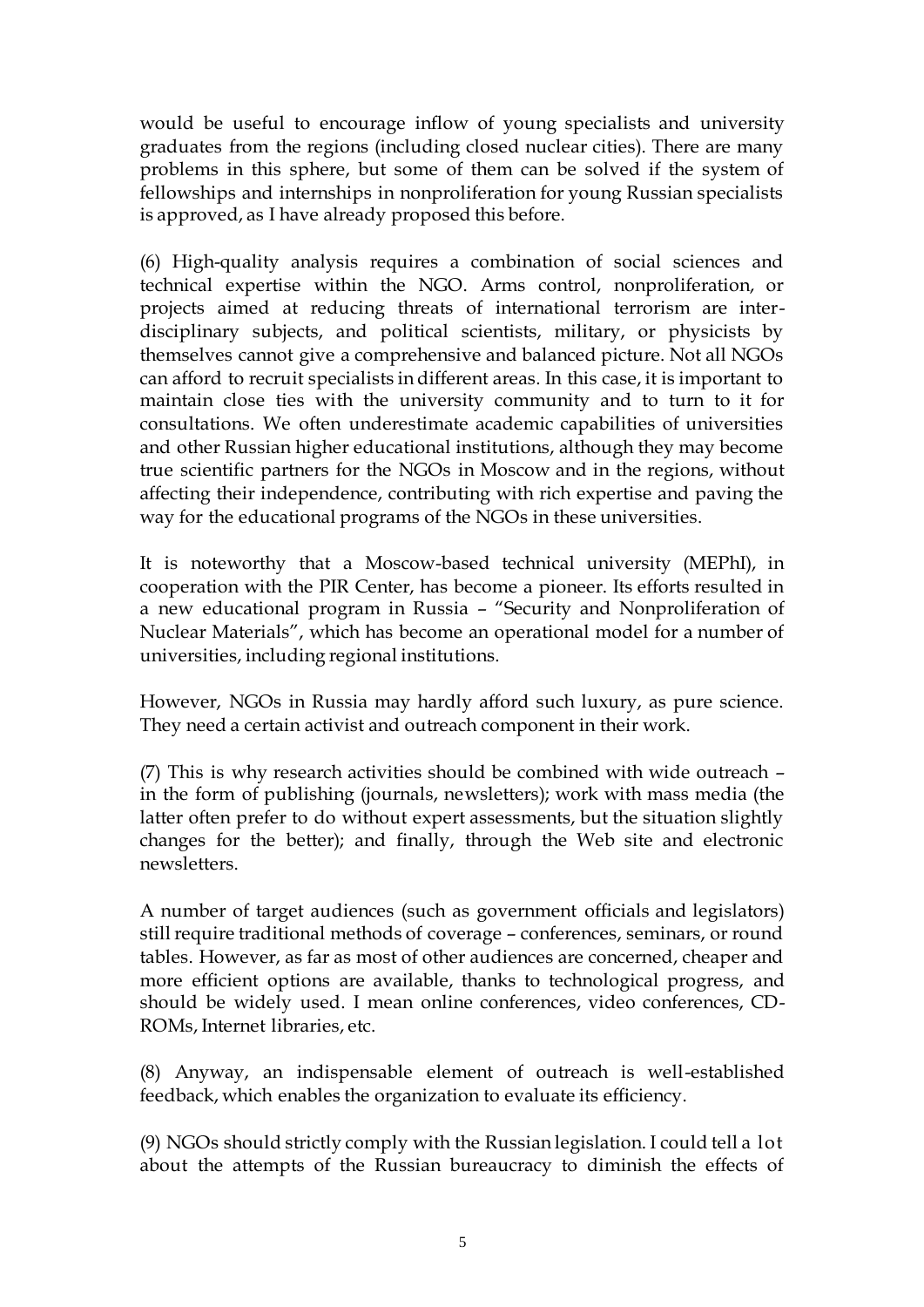equality granted by the law to the third sectors. There are dozens of examples of inefficiency of the laws. My colleagues from other NGOs would add dozens of own examples and finally, we would have the notion of Russian practices with respect to the NGOs. These practices are far from the norms of the state governed with the rule of law. We express our discontent. A number of lawyers make recommendations to the legislators, proceeding from these practices and demanding for their abrogation. This will presumably be a long process before Russian NGOs are able to defend themselves from the arbitrary actions of the officials, ignorant or corrupt tax collectors, etc.

Nonetheless, the existing laws should be observed, otherwise we will never achieve the rule of law.

This also indicates that Russian NGOs need constant and available legal assistance. To a certain extent, this role of a law clinic in Russia has been played by the Charity Aid Foundation (CAF). But Russian NGOs have more questions and concerns than the small number of CAF lawyers can physically bear. At the same time, even the most successful NGOs cannot afford to have professional and skillful lawyers in their staff. This issue is one of the most urgent ones. It also relates to the problem of accounting in the non-profit sector. The risk of falling the victim of arbitrary actions of the officials is high, the experience of defending the rights and freedoms is still limited.

(10) An indispensable condition for sustainable development of the third sector in Russia is interaction and mutual assistance of the NGOs, including both research and activist organizations. We fight for the common cause. We have nothing to quarrel about. Now that trends for control of human rights and freedoms and controllable democracy are growing in Russia, the Russian NGOs working in the area of nonproliferation and arms control should coordinate their efforts. They should jointly resist attempts of the Russian authorities to guide the activities of the NGOs, to stimulate public distrust in the NGOs. Such coordination should primarily lead to regular exchange of information about activities and projects, exchange of legal experience, implementation of joint projects and eventually to the establishment of the Russian Nonproliferation and Arms Control NGO Network.

As the first step, I would support the proposal of my senior colleague Amb. Roland Timerbaev that already in 2002 the collection of articles by the leaders of Russian NGOs in this sphere should be published. The articles may be devoted to their vision of the role and prospects for the third sector and their organizations in present-day Russia and in Russia of tomorrow. The PIR Center could coordinate the editorial process. I would like to invite to participation my highly respected colleagues from the Center for Disarmament, Energy and Environment (Anatoly Dyakov), Center for War and Peace Journalism (Mikhail Pogorely), Committee of Scientists for Global Security (Mikhail Vinogradov), Center for Political and International Studies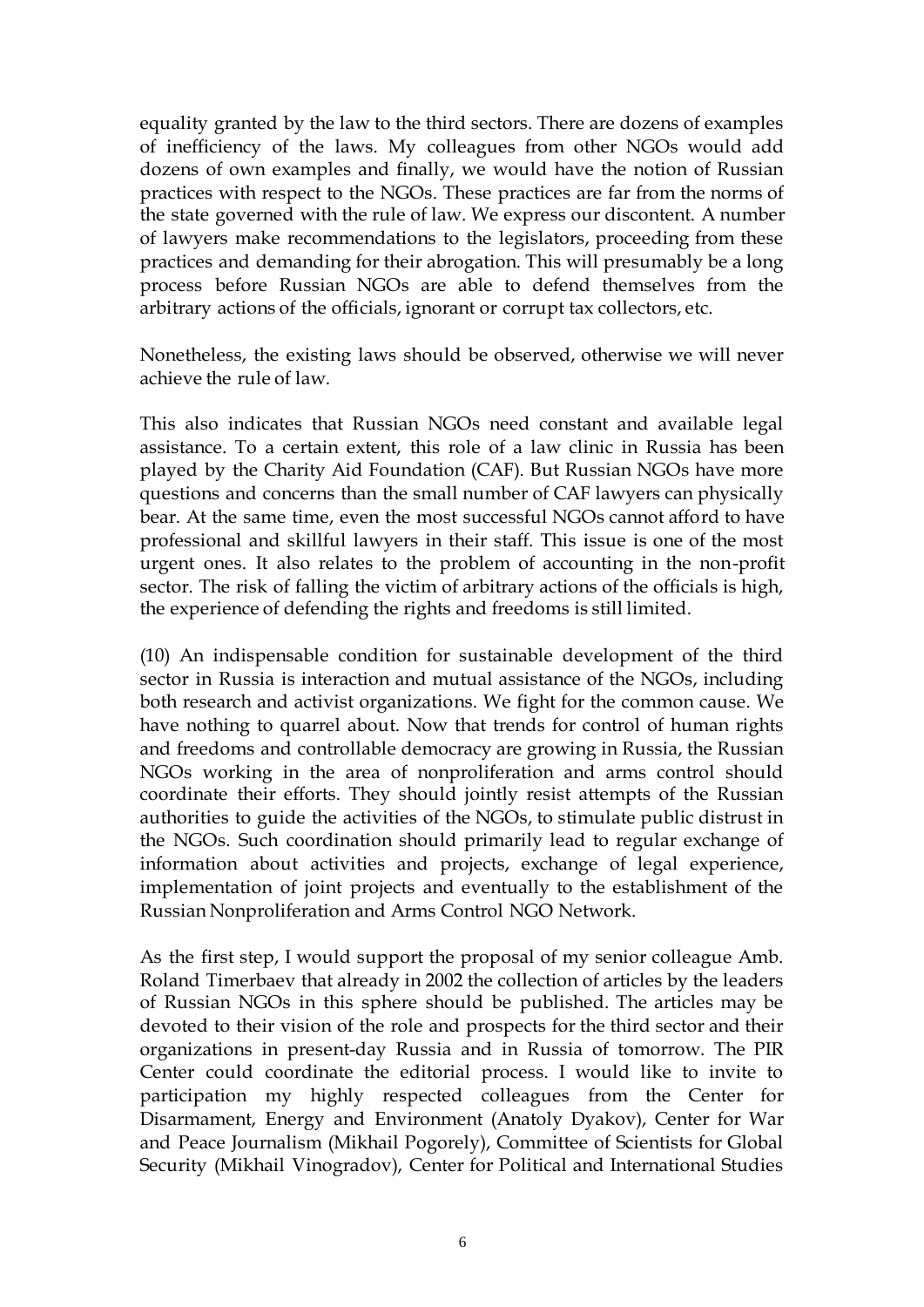(Alexander Nikitin), Movement for Nuclear Safety (Natalya Mironova), and others.

### **Russian NGOs and the West**

Today I often hear the following question: does the partnership with Western NGOs hamper activities of the Russian NGOs, taking into account growing suspicion of the Kremlin? There are even rumors that some Russian NGOs are already curbing such cooperation.

I must say that such contacts are absolutely necessary. No one has curtailed this interaction. On the contrary, now that Russian NGOs passed the period of adolescence, we have a unique opportunity to collaborate with Western NGOs in the spirit of true and equal partnership, which may enhance mutual respect and efficiency of such cooperation.

Russia is a part of the Western world. At present, one can feel this trend for more integration with the civilized world and this course is of strategic importance.

In this connection, the experience of the third sector in the West is particularly valuable for us. Russian Cooperation with US partners was the key element of activities of the Russian NGOs at the dawn of this movement in Russia and it is still the case. Meanwhile, Russian institutions expand their ties with other countries – the UK, Germany, Italy, Norway, France, etc.

One cannot help mentioning the contribution of the Center for Nonproliferation Studies of the Monterey Institute of International Studies to nonproliferation training since 1991 and to forming the community of nuclear nonproliferation experts in Russia and the CIS.

At present, many Russian and US NGOs have established long and sustainable cooperation and carry out joint projects, hold seminars and conferences. Such joint projects have been launched by the PIR Center and the CNS, the Center for War and Peace Journalism and the Center for War, Peace and News Media at the New York University, the Committee of Scientists for Global Security and the Stanford University, by the Center for Export Controls and the Center for International Trade and Security at the University of Georgia, etc. RANSAC comprises representatives of both states. The Carnegie Moscow Center is a representative office of the Carnegie Endowment for International Peace, but it may well be regarded as a Russian-US "joint venture".

Thus, the channel for bilateral nonproliferation dialogue at the expert, nongovernmental level has been established. This dialogue is not sensitive to changes in official bilateral relations. On the contrary, when these relations deteriorate, when diplomats do not hear each other or get distorted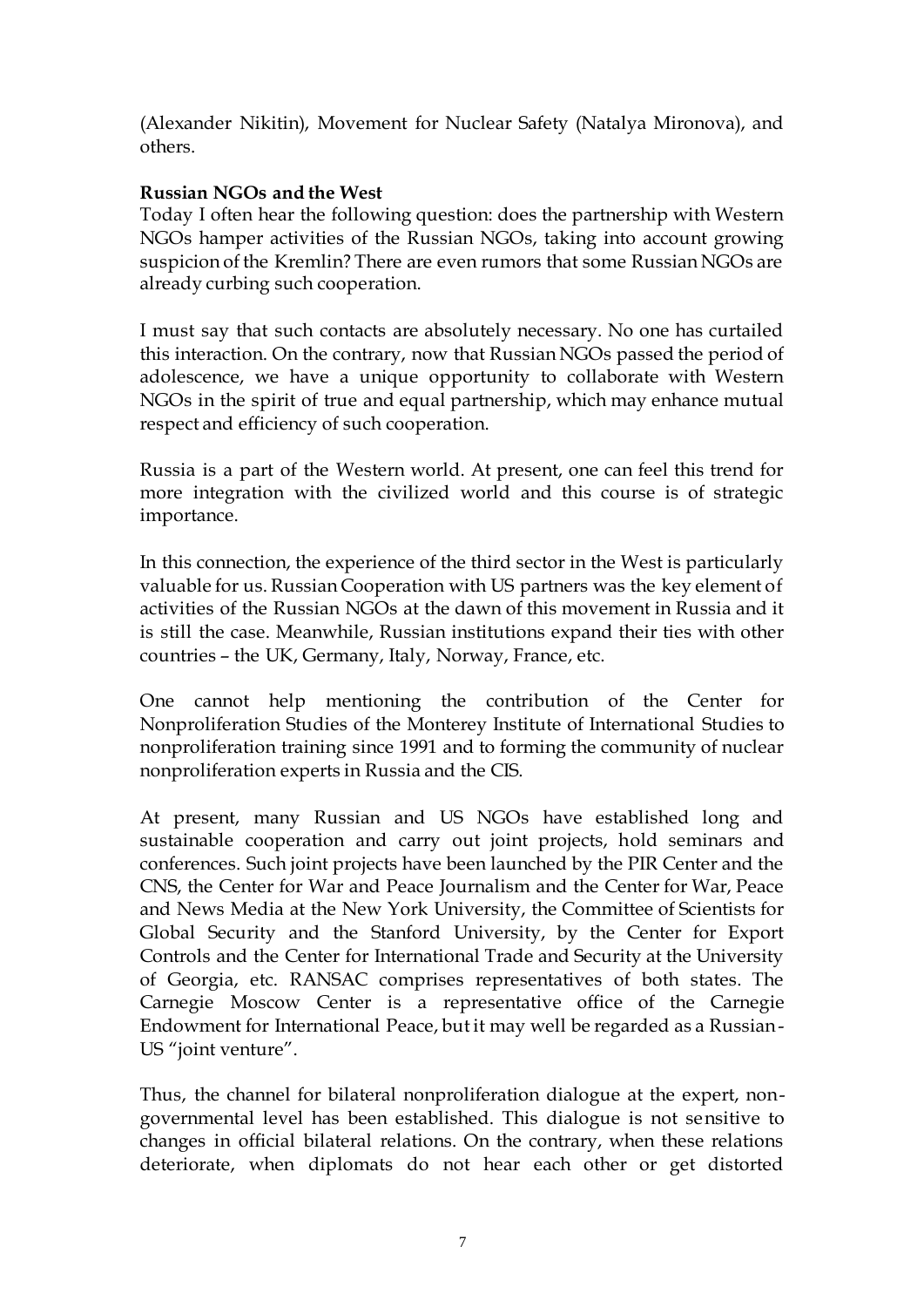information, contacts among the NGOs enable the countries to exchange more accurate information, to make a calm analysis, to find ways out of the stalemate.

Joint activities of the Russian and US NGOs in the area of nuclear nonproliferation resulted in the establishment of the Moscow Forum for Nuclear Nonproliferation. This forum emerged during the Moscow International Nonproliferation Conference held jointly by the PIR Center and the Carnegie Moscow Center in October 2000. The conference brought together more than 200 representatives of 24 states. The opportunity to share ideas was granted not only to experts from North America and Europe, who normally dominate such international forums, but to specialists from Iran, Pakistan, India, Israel, and Cuba.

The Moscow International Nonproliferation Conference played an important role in shaping international environment conducive for promoting nonproliferation values. Besides, it was the first time when Russian NGOs were united within one forum.

It is common knowledge that Western nations (notably the United States) make not only the source of strong contacts with research partners, but also the major (and sometimes the only) source of funding.

The generally negative attitude of the Russian authorities to the fact that the third sector in Russia is mostly financed by US foundations is known. However, there is a lot of myth-making about it, too. Even when such irritation takes place, it is mitigated with the fact that even some important programs of such sensitive state structures, as the MOD, the Minatom, Gosatomnadzor, depend on foreign (above all) US assistance.

In any case we do not have to be shy about the sources of our funding, regardless of the location of their headquarters. We are proud of this list and display it prominently in our publications.

We would be happy to add to this list some Russian foundations. But new Russian entrepreneurs have not yet been inspired by examples of US donors and prefer to immortalize their names in building ugly palaces for themselves rather than in supporting Russian science. I still hope that the situation will change one day for the better. So far we will try to include in the list of our educational programs the training program for business, which is supposedly interested in strengthening peace and promoting disarmament, as well as other sectors.

The involvement of big and respectful Russian business in supporting the third sector is the matter for the future. Nowadays it is important to preserve the financial independence of Russian NGOs, to strengthen it without